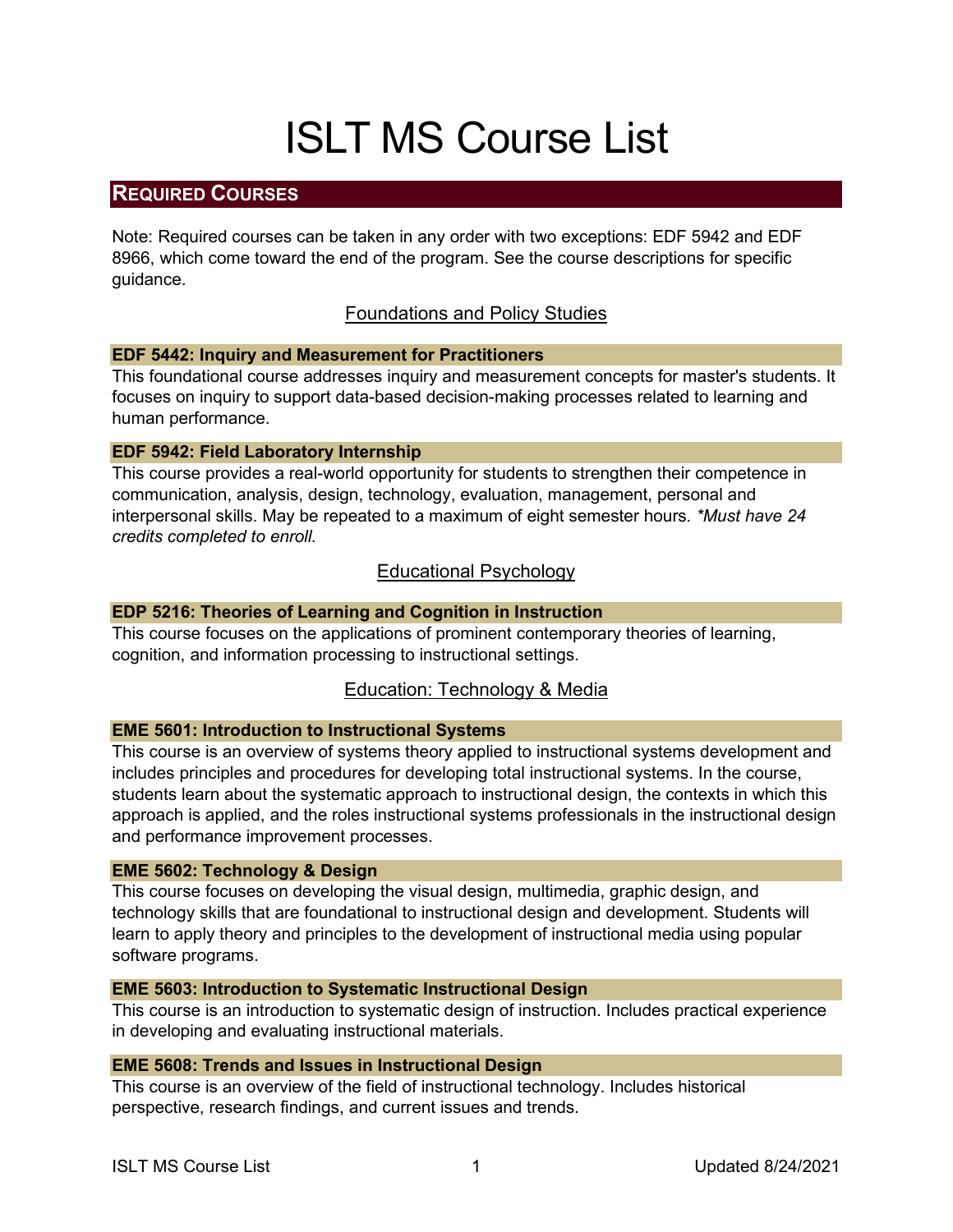# **ELECTIVE OPTIONS**

# Adult Education

#### **ADE 5083: Human Resource Development**

This course offers a comprehensive survey of the structure and function of human-resource development in organizations. Focus is on alternative perspectives, professional roles and competencies, as well as on the organizational features affecting Human-Resource Development operations and programs.

#### **ADE 5189: Staff Training and Development**

This course covers the theory and practice of training and staff development based on the design and use of experiential instructional interventions meant to enhance individual, group, and organizational efforts. This course introduces students to the key concepts, principles, and processes that drive the staff training and development function and to enable them to improve their related analytical and technical skills.

# Education: Technology & Media

#### **EME 5077: Mobile Learning**

This course addresses issues related to design, development, and implementation of mobile solutions for learning and performance support.

#### **EME 5250: Open Learning and Open Educational Resources**

This course addresses the historical and social context of open learning and open education resources (OER), and engages students directly in the design, development, and implementation of open learning experiences and resources.

#### **EME 5456: Online Pedagogy and Design**

This course presents various approaches to both synchronous and asynchronous online learning, online class activity design, and online class management. It prepares students to design and deliver their own online classes.

#### **EME 5457: Introduction to Distance Learning**

This course provides an overview of the foundations of distance learning and on-line educational programs. It examines the design and technologies necessary for quality interactive education at a distance.

#### **EME 5614: Design of Learning Games**

This course is designed to guide students to design and prototype learning games by understanding and applying the interdisciplinary principles of game design, psychology of play, education, and cognitive science.

#### **EME 6356: Learning and Web Analytics**

This course addresses the collection and use of data for decision making and assessment in learning and human performance contexts. Students get hands-on experience with small data sets and learn how big data sets are collected and used.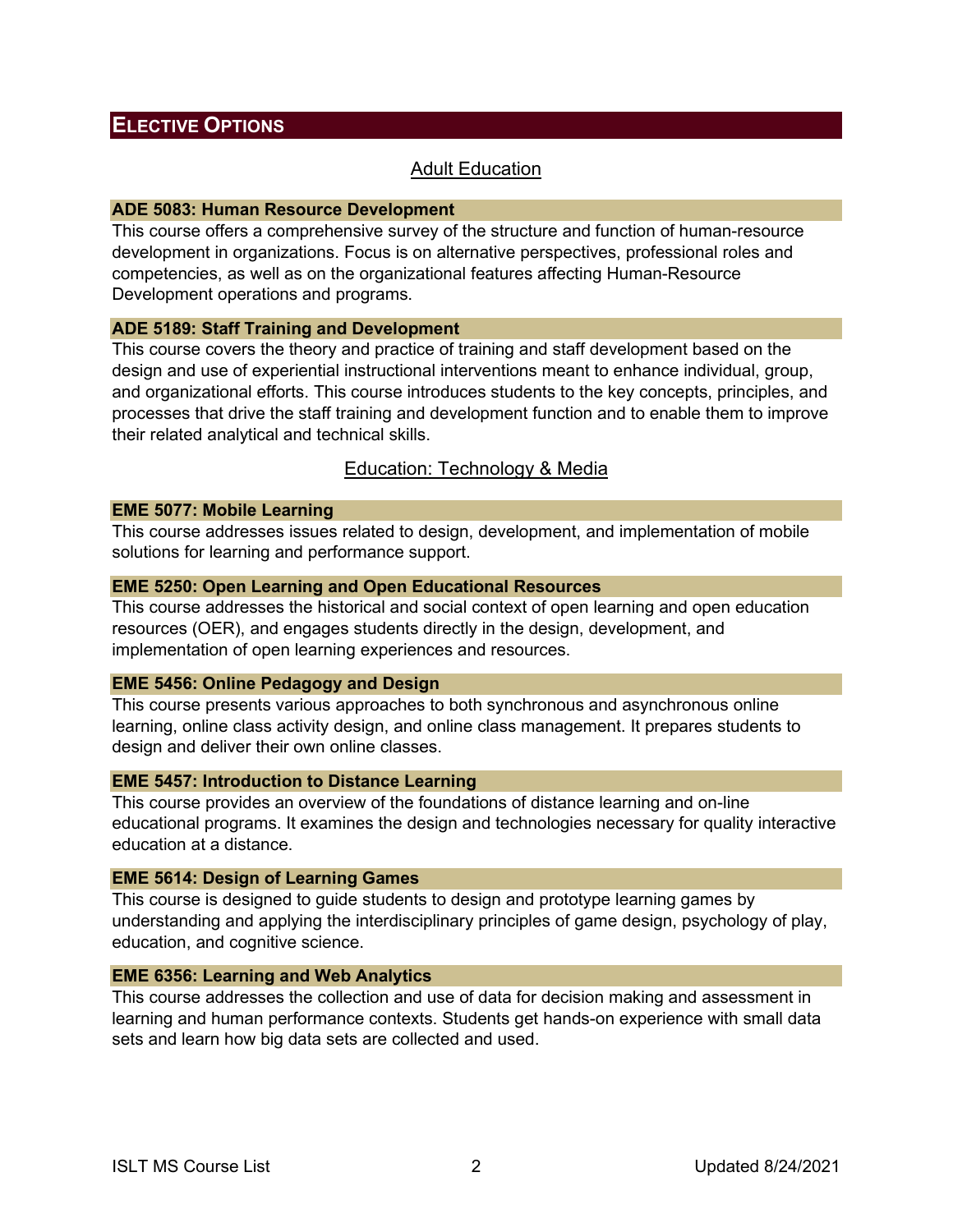# **EME 6357: Evaluation of Instruction and Training in HPT**

This course focuses on the evaluation of training and instruction through a systemic analysis of the organization sponsoring the training program. The course provides the knowledge and skills for conducting an HPT-based evaluation of training systems. Students actively participate in discussions, presentations, synthesis of materials, and the writing of papers. *\*EME5601 is prerequisite.*

## **EME 6403: Designing for Online Collaborative Learning**

This course teaches strategies and techniques for designing instructional activities for distance learning based on theories and principles of collaborative learning.

## **EME 6414: Web 2.0-Based Learning and Performance**

This course focuses on how the widespread use of social networking/media have influenced learning and human performance. Additionally, the course covers how instructional learning experiences and performance supports might be designed to take advantage of participatory culture.

## **EME 6415: Development of Computer Courseware**

This course focuses on procedures for the systematic design and production of computer-based instruction. Includes practice in computer-based course development.

## **EME 6507: Development of Multimedia Instruction**

In this course, students practice basic instructional systems design principles in active and digital learning environments. The course focuses on the design, development, implementation/distribution, and assessment of multimedia-based learning experiences systems.

## **EME 6631: Managing Instructional Development**

Introduction to procedures for managing instructional development projects and organizations. Includes project and organizational design and development, staff development, and leadership principles.

# **EME 6636: Systems Approach to the Management of Change**

This course discusses performance interventions in terms of changes in organizational environment, structure, processes, and workforce performance. The course examines the issues surrounding planning, implementing, sustaining, and evaluating changes that result from instructional and non-instructional interventions which target the overall improvement of organizational performance.

#### **EME 6677: Advanced Instructional Design and Development**

This advanced course explores theory and research that serve as the foundation for current and emerging instructional design (ID) practice. The course is aimed at graduate students who have already mastered basic knowledge and skills related to instructional design and learning theory.

## **EME 6691: Performance Systems Analysis**

This course is an introduction to human-performance technology (HPT) and familiarizes students with HPT theoretical foundations and practical methodology through a performance systems analysis (PSA) project. The course covers systems thinking, systematic processes involved in conducting a PSA, as well as PSA models and their application for identifying performance gaps and recommending solutions. *\*EME5601 is prerequisite.*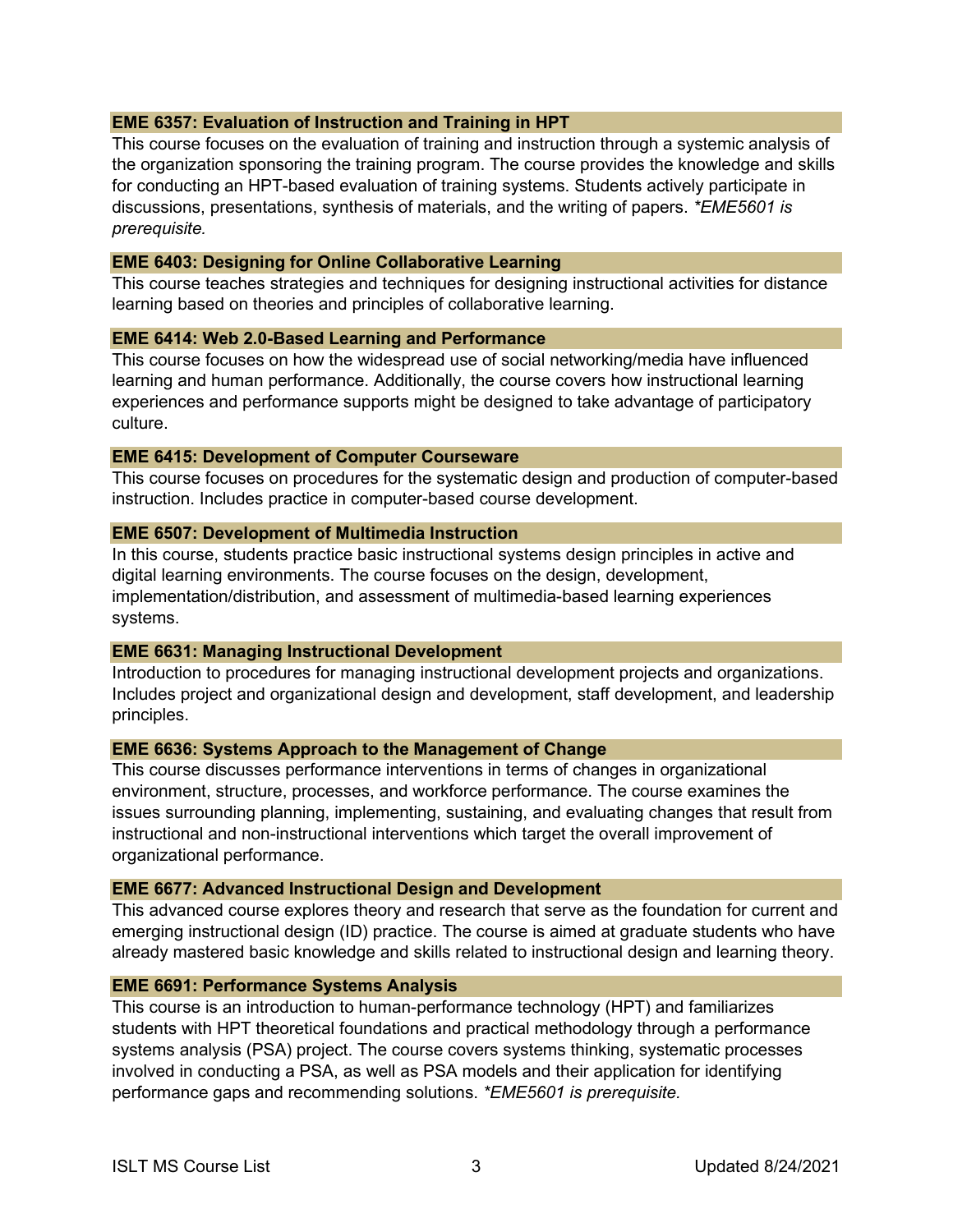# **EME 6697: Entrepreneurship, Consulting, and Leadership in Learning Design & Performance Technology**

This course addresses entrepreneurship, consulting, and leadership skills that are needed by learning design and performance technology professionals.